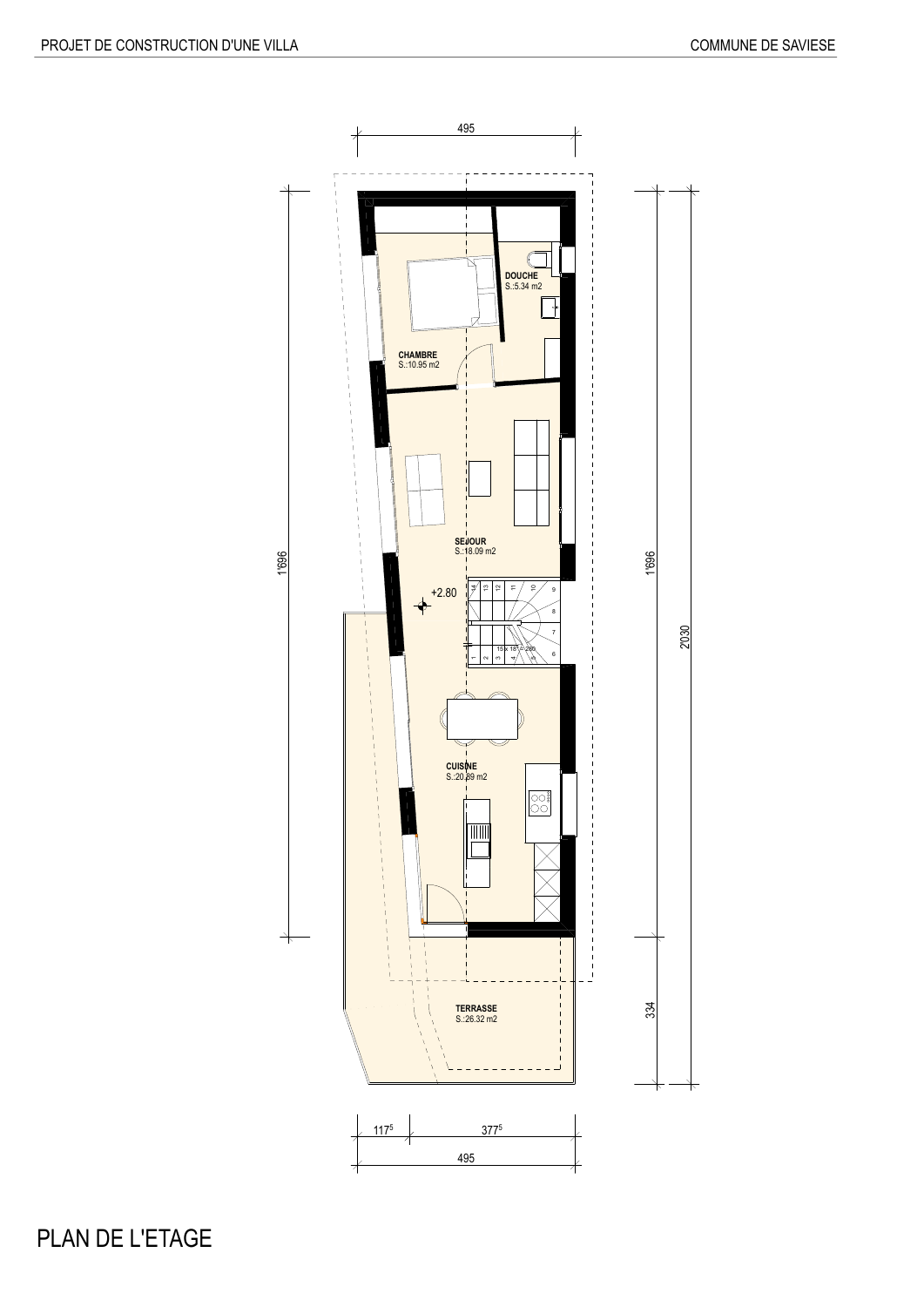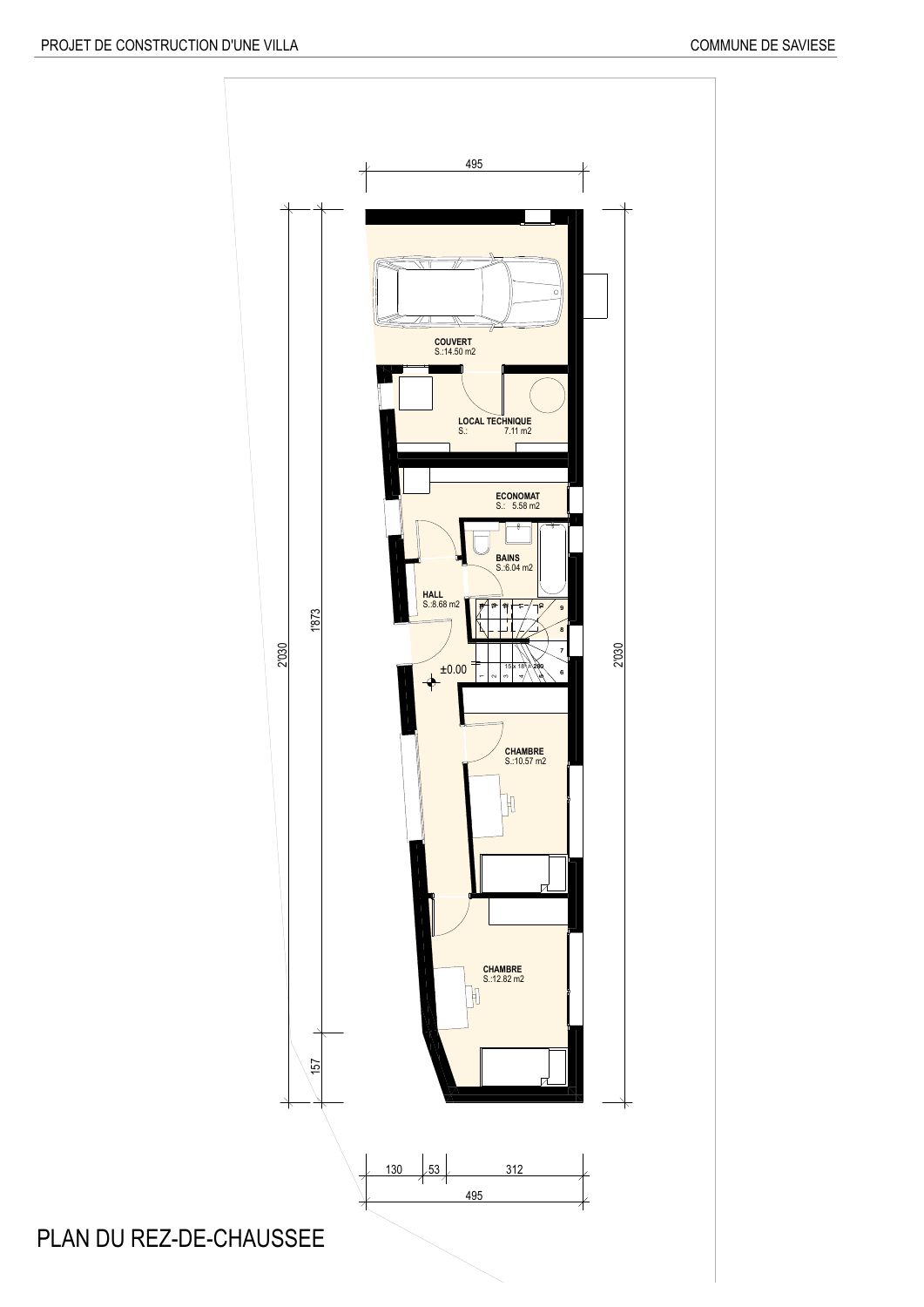

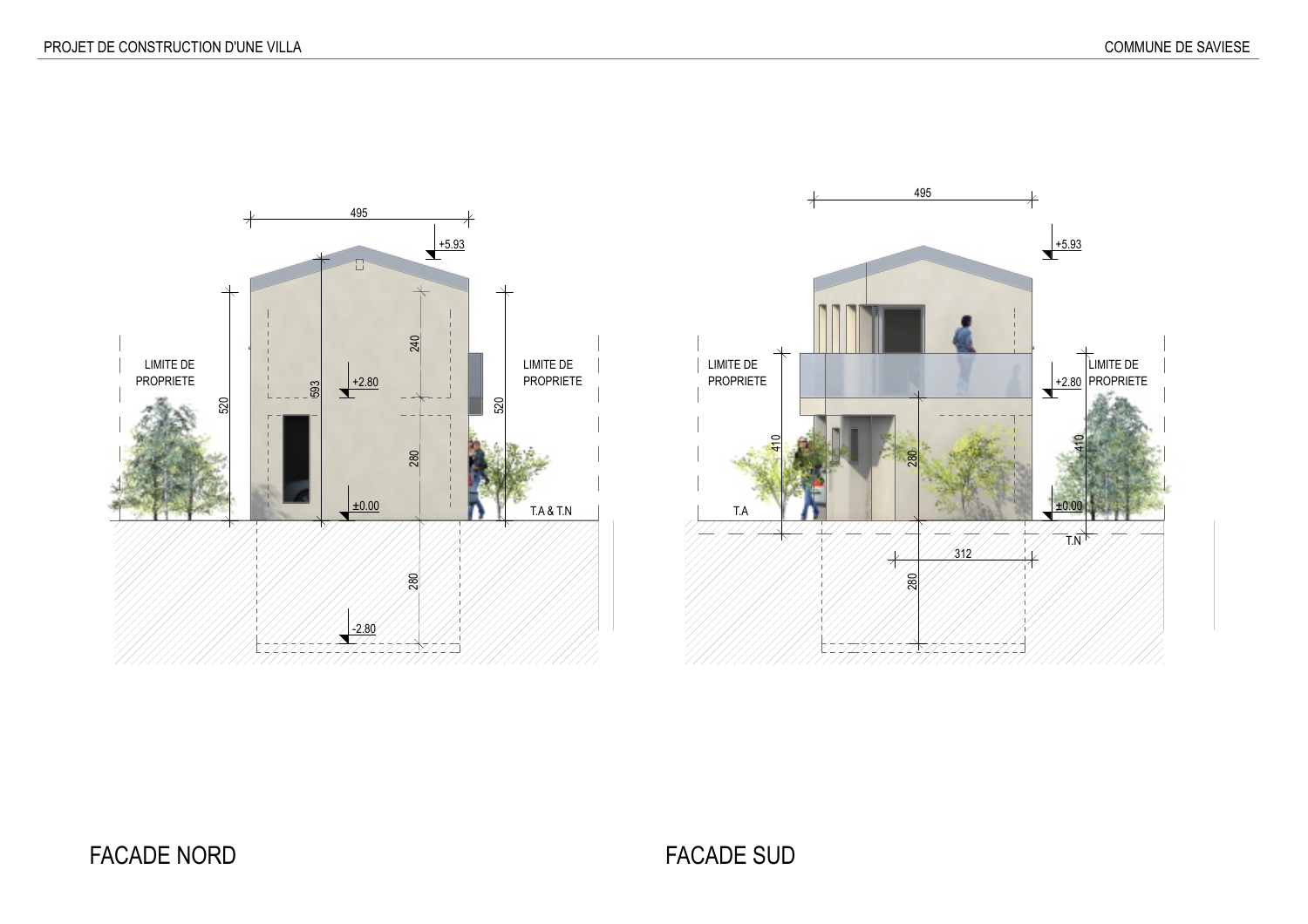

## FACADE OUEST